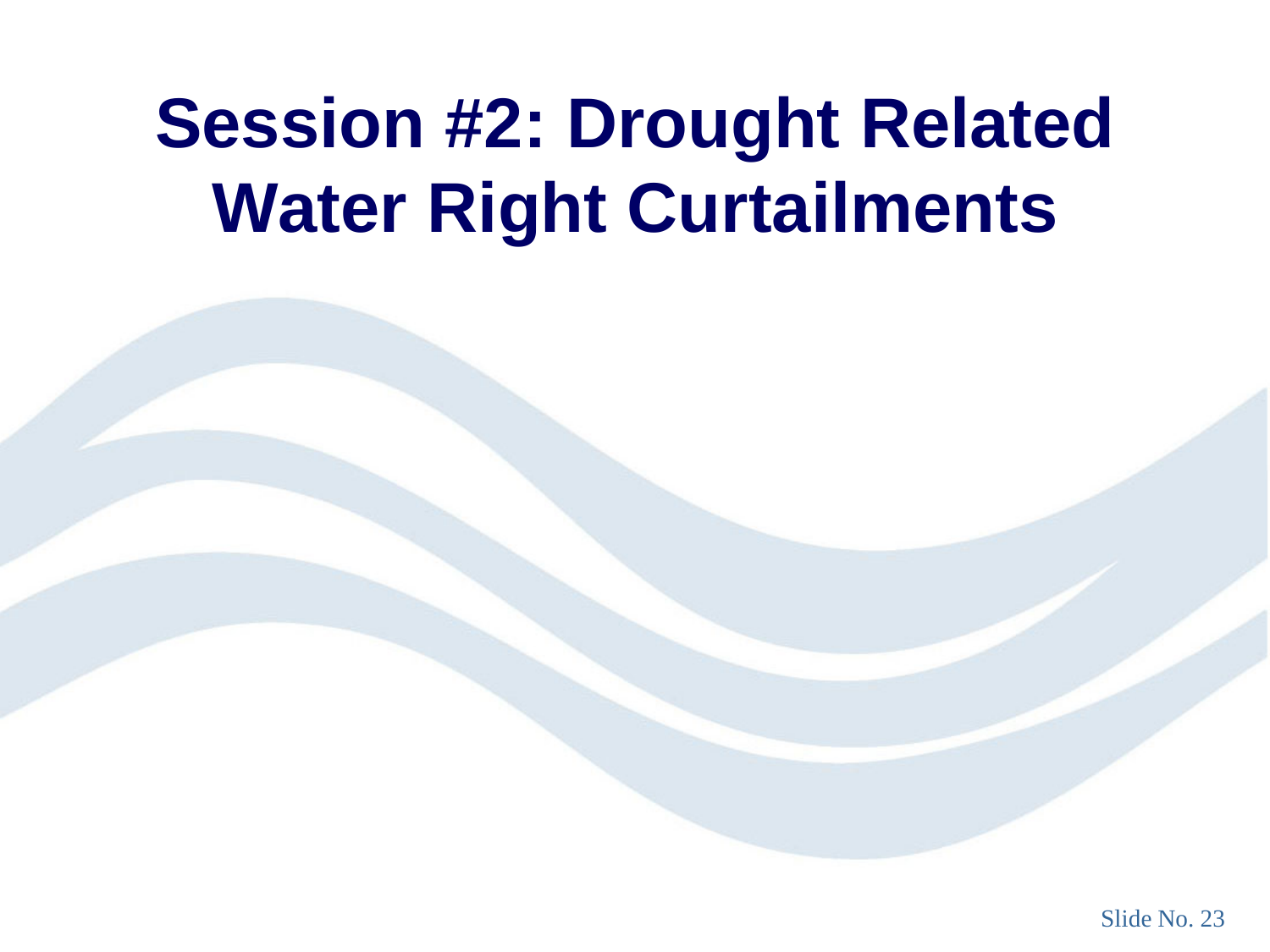## **SWRCB WATER RIGHTS CURTAILMENTS**

■ Scott River – April 23<sup>rd</sup>

Affected all Decreed Surplus Class Rights and Post-1914 rights

- Sacramento River and Delta May 1<sup>st</sup> Affected all Post-1914 rights (concurrent term 91 curtailment)
- San Joaquin River April 23rd Affected all Post-1914 rights

#### Deer Creek – April 17th

Affected all rights, curtailed post-1914 rights (with limited exceptions) and required other right holders to provide specified fishery flows

#### Antelope Creek – April 3rd

Affected all rights

#### • **Total of 8,942 water rights curtailed.**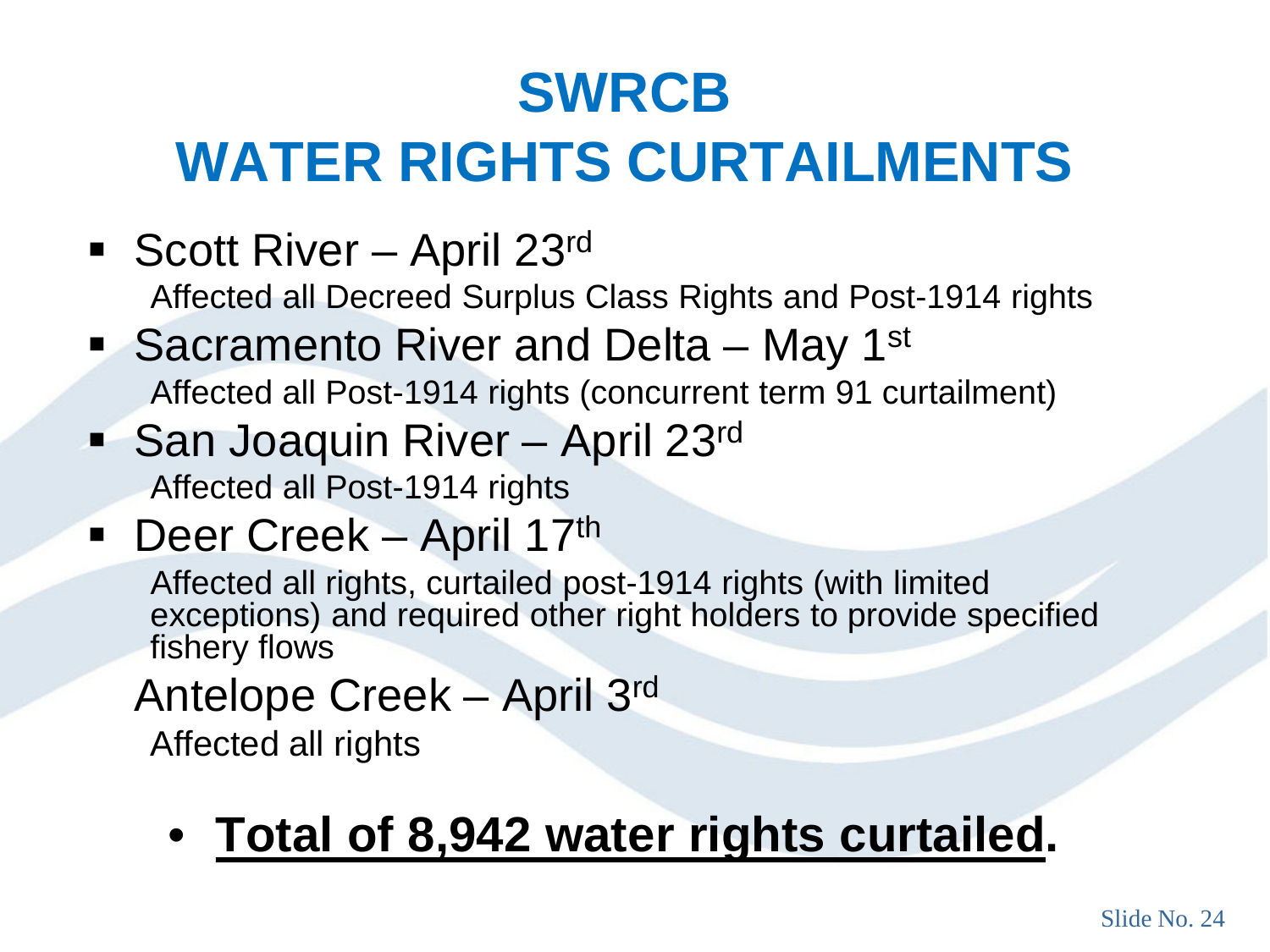## **SWRCB FIELD INVESTIGATIONS TO CHECK COMPLIANCE**

#### **Inspections prioritized based on:**

- Non- Response to Curtailment Certification Form
- **Size of Diversion**
- **Season of Diversion is currently active**
- **Geographic Location**
- **Flow Conditions**
- **Inspections began on May 1, 2015**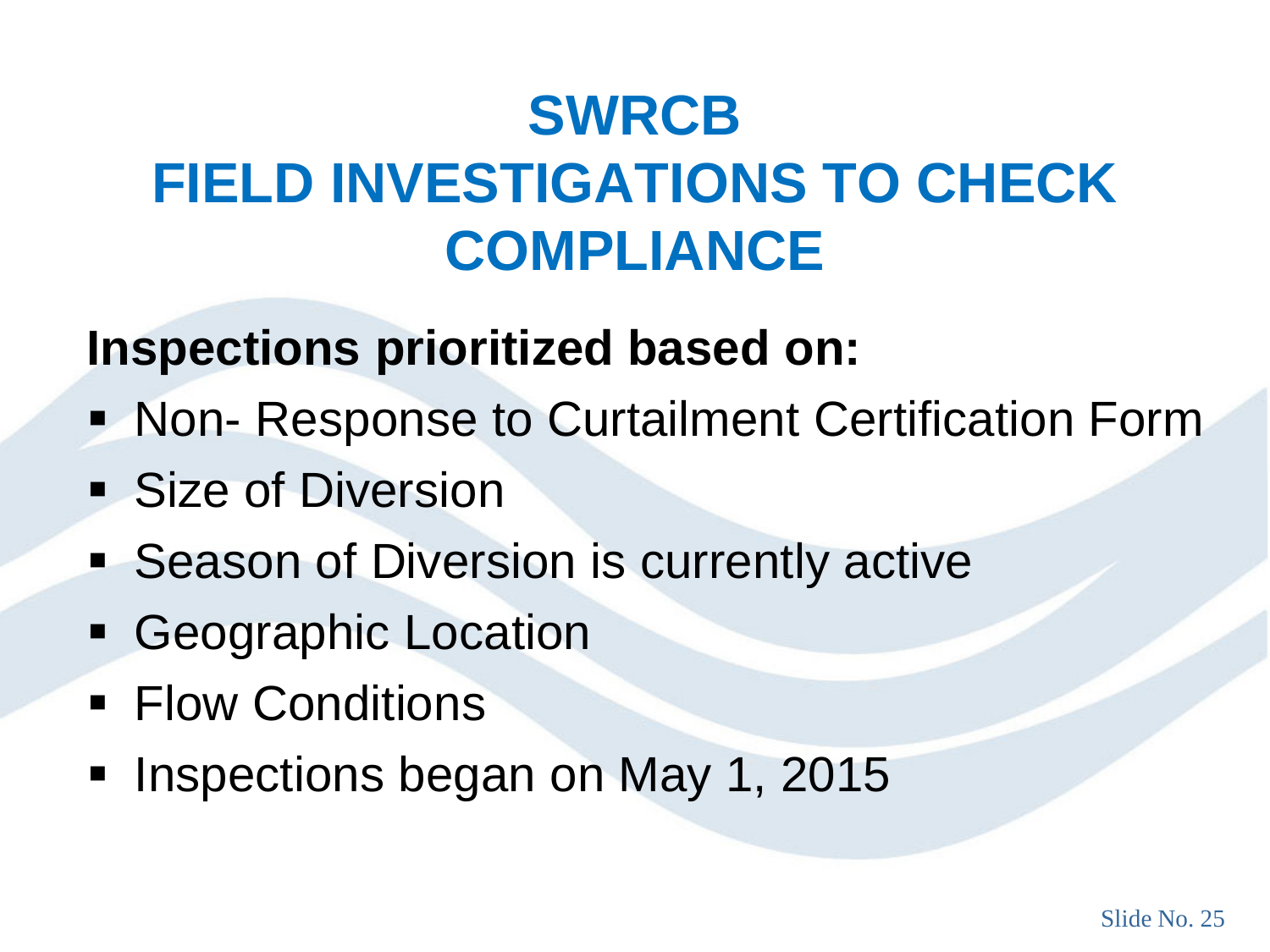## **FUTURE CURTAILMENTS**

- San Joaquin River watershed pre-1914 rights – approx. May 22
- San Joaquin River watershed riparian rights – by June 15
- Sacramento River watershed and Delta pre-1914 rights – under review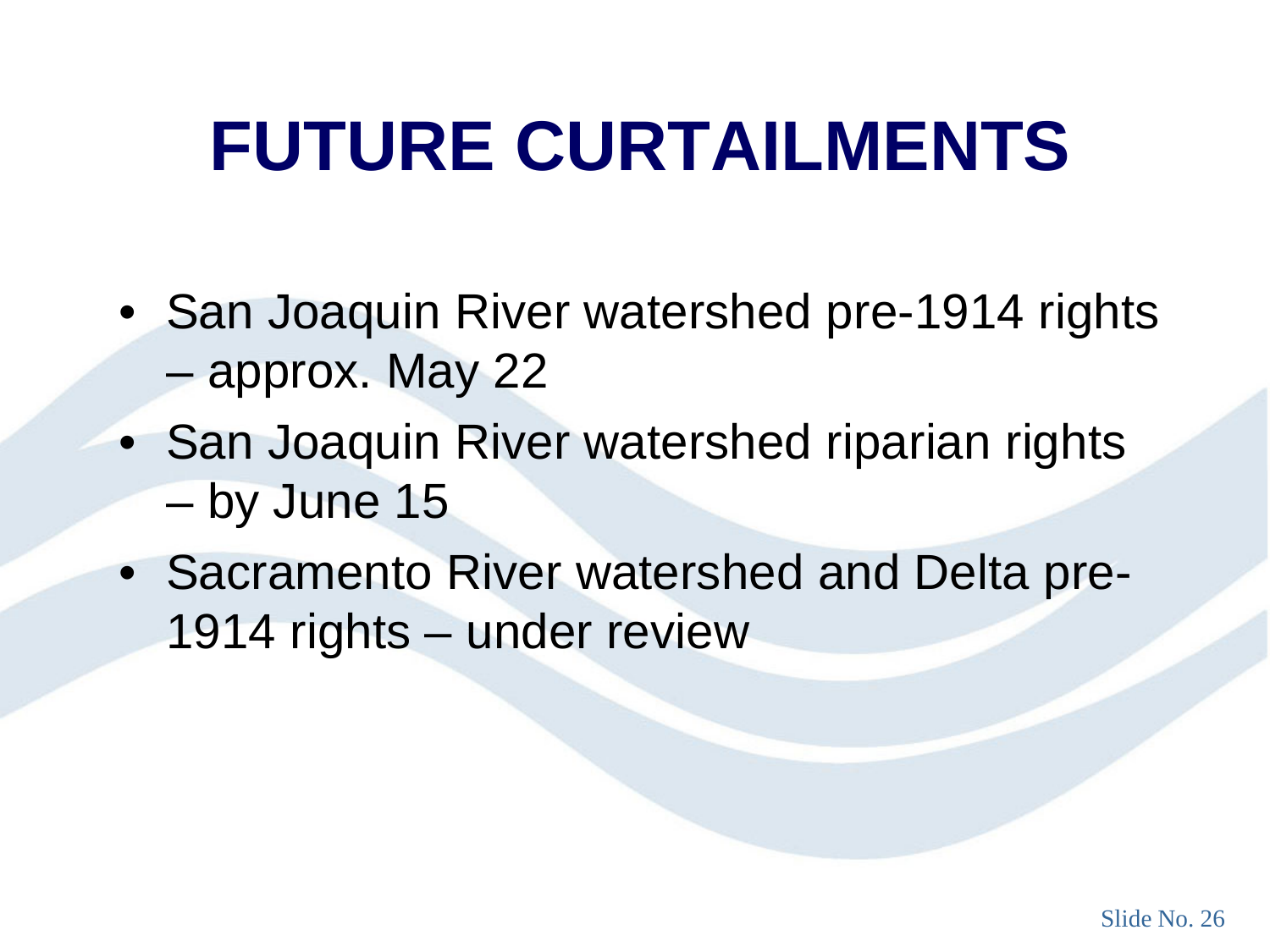# **SPECIAL CIRCUMSTANCES**

**Hydropower**: If diversion is for hydroelectric generation by direct diversion only and all water diverted is returned to the same stream system, continued diversion is allowed.

**All Diverters**: Water collected to storage prior to curtailment may still be beneficially used.

**Compliance with Directives** issued by the Division of Drinking Water, or local health or drinking water regulation to provide water to meet human health and safety needs are evaluated on a case-by-case basis. There is no exception for health and safety needs.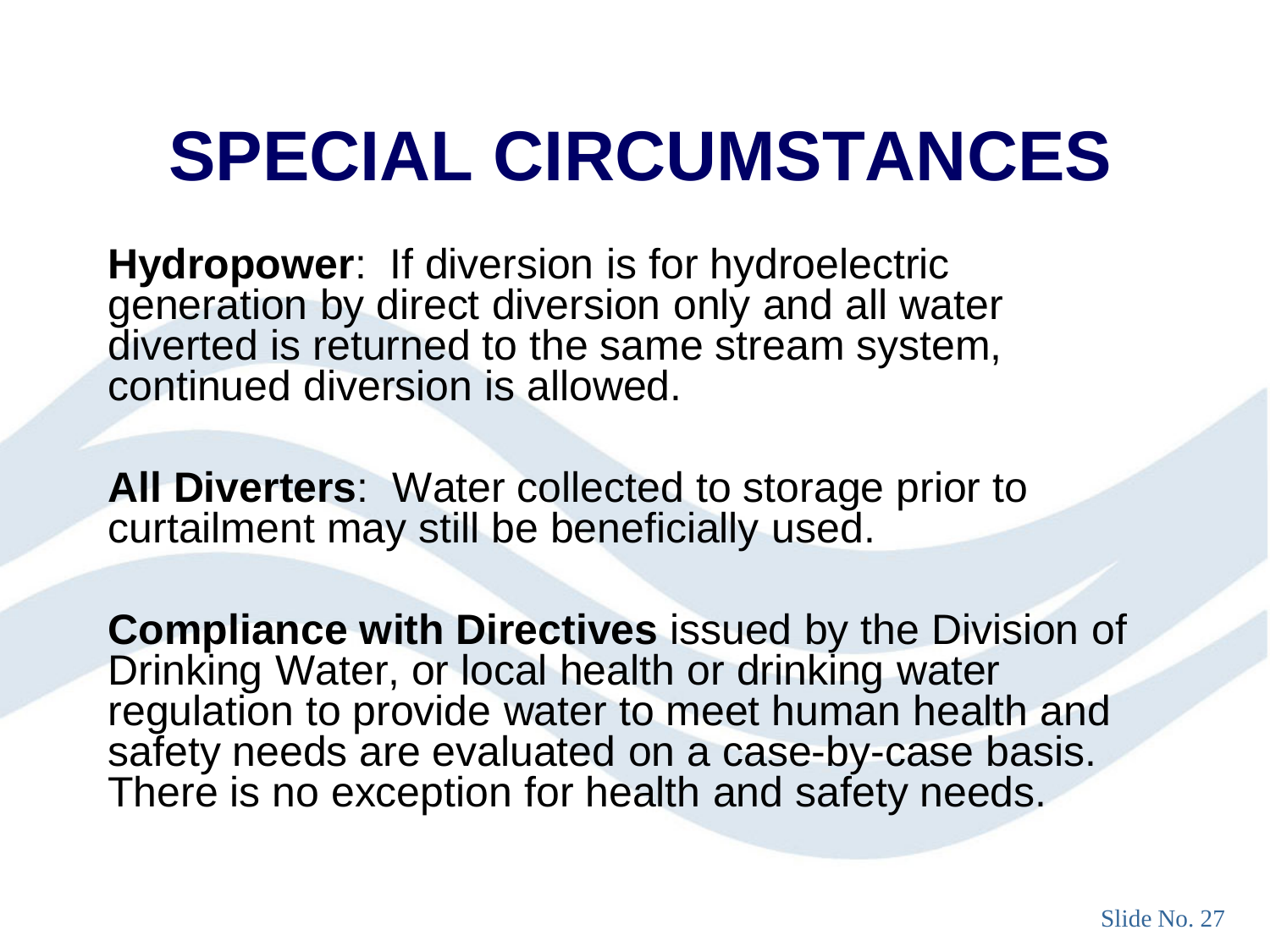#### **Federal Energy Regulatory Commission (FERC) Drought Related Variances**

- Licensees have requested temporary variances to the conditions in their water quality certifications\* for affected FERC projects
	- Most variance requests are to reduce minimum instream flows
	- Increasing water in storage benefits summer peak power generation, and helps satisfy water supply and maintain instream flow releases later in the year

\* Section 401 of the federal Clean Water Act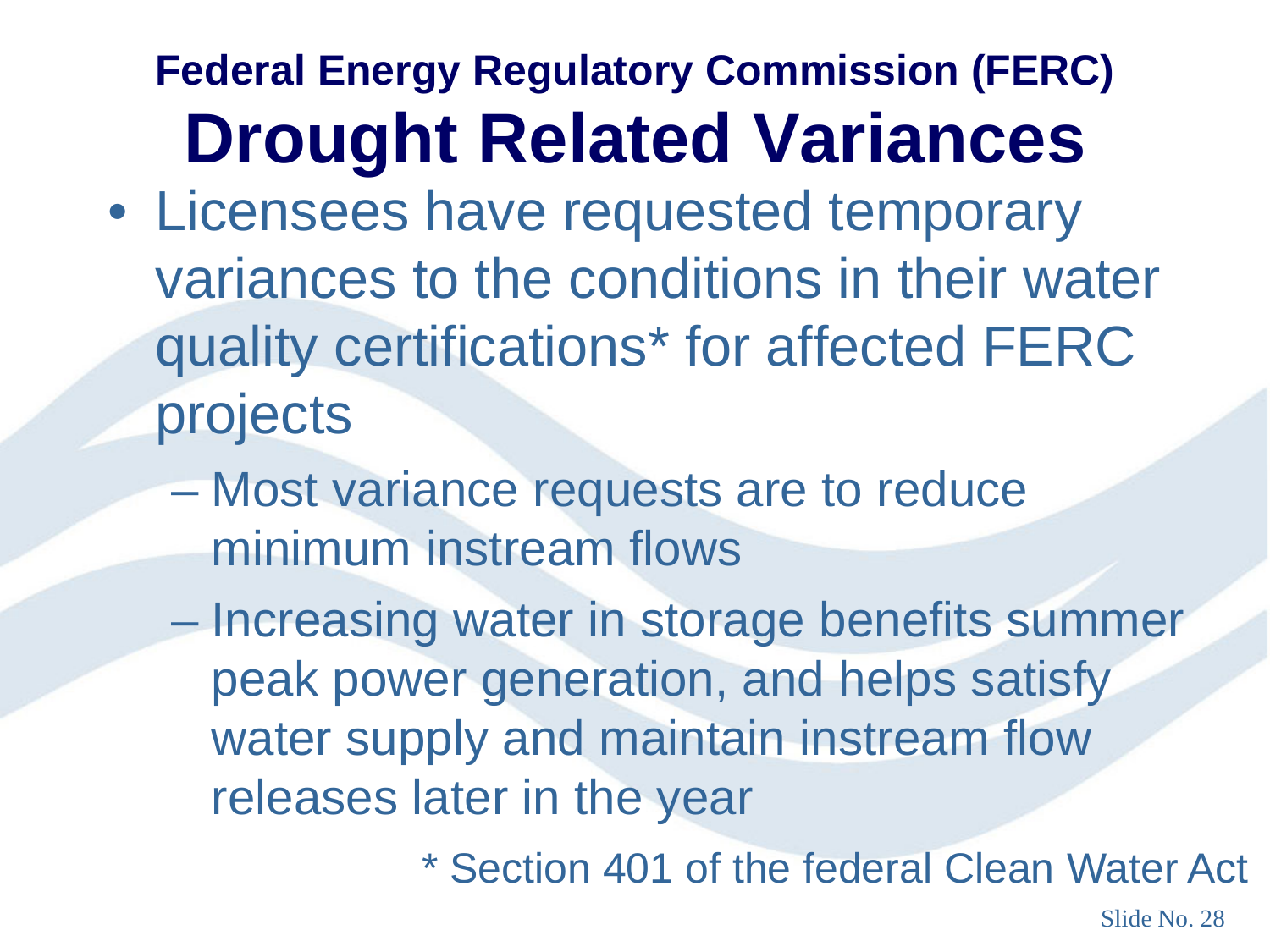# **FERC Variances (continued)**

- Additional drought-related variances anticipated
- Variances are normally approved by Executive Director and in some cases Deputy Director for Water Rights
- Some variances are occurring without the State Water Board's approval as there is no certification in place for the project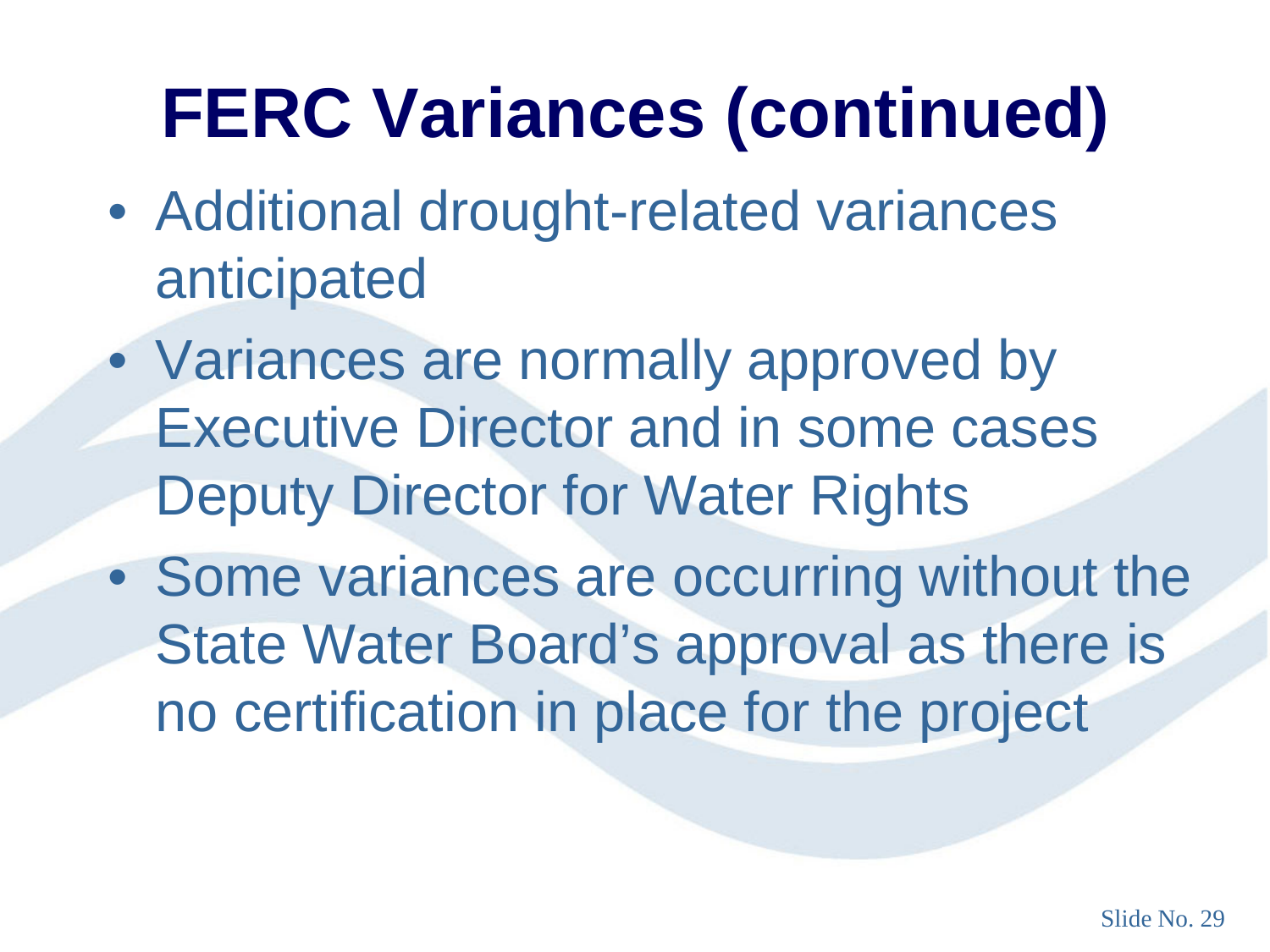# **Governor's Hydropower Working Group**

- Multi-Agency Coordination
- 2015 Projection: Grid reliability remains good overall
- Drought impacts offset by:
	- Additional capacity from new generation
	- Transmission upgrades
	- Increase reserve margins to meet peak summer conditions
	- Moderate load growth